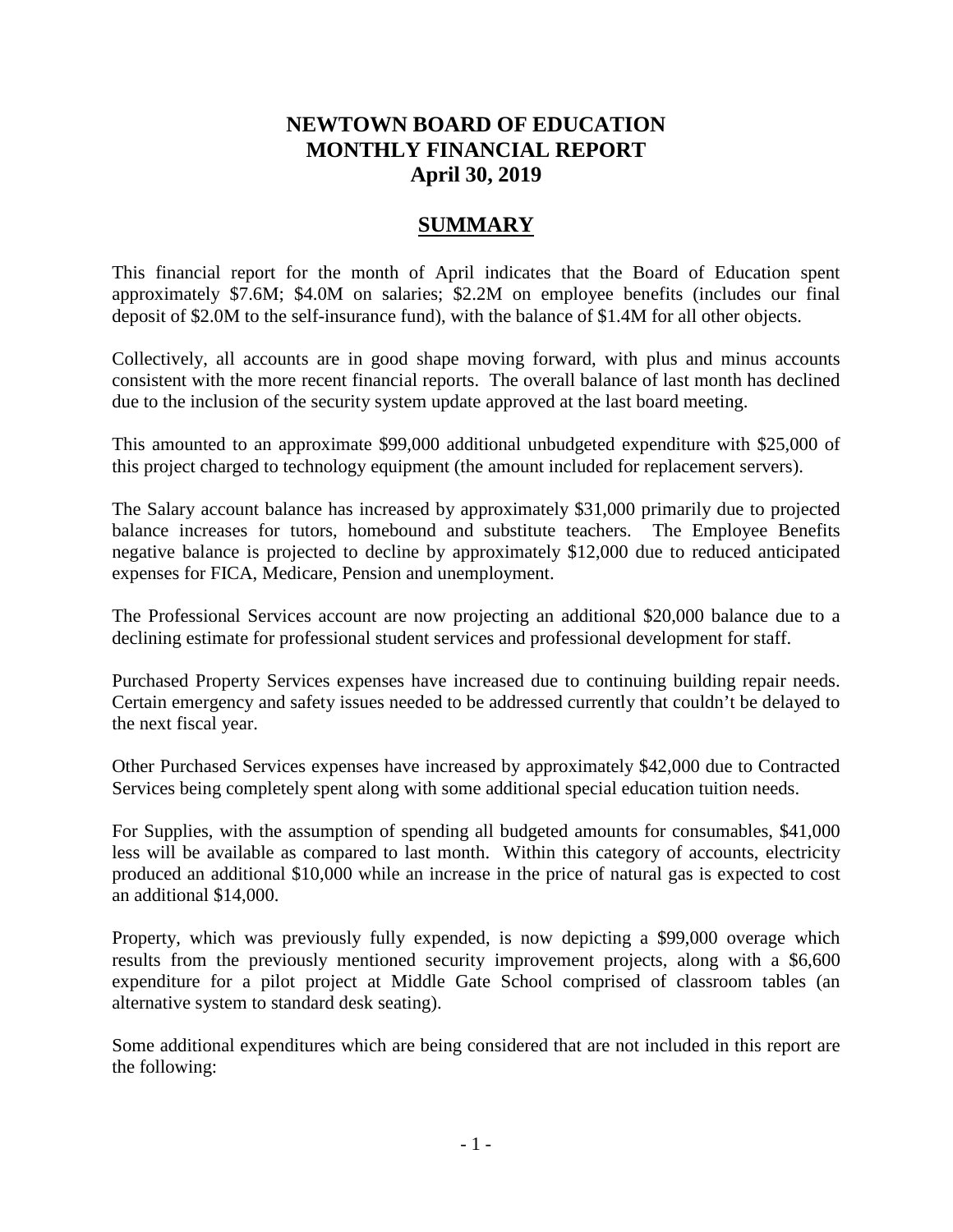| a) Phonics program (Foundation) for Kindergarten  | \$18,128 |
|---------------------------------------------------|----------|
| b) Phonics program (Foundation) for First grade   | \$22,672 |
| c) Replacement Ice Machine (Athletics) for safety | \$ 7,000 |
| d) Replacement Mascot costume (Athletics)         | \$5,000  |
| <b>Total Estimated</b>                            | \$52,800 |

The Finance/Facilities/CIP Subcommittee will be meeting on June  $5<sup>th</sup>$  and will be reviewing additional expenditure considerations. The overall balance available will be recommended to be transferred to the Board of Education's Non-Lapsing account. The current Non-Lapsing balance is approximately \$192,000 after the Ductless splits at Hawley and the Middle School and the Sandy Hook School lightening protection project are completed.

There has been no further information on the excess cost reimbursement, but we should know by the end of this month when the revenue is scheduled to arrive. The current estimate in the 'Offsetting Revenue' schedule is at 73.62%. Any reduction would be able to be covered with the expenditure balance currently available.

On the Revenue statement we have received additional tuition income, and overall, have exceeded our budgeted estimate.

Ron Bienkowski Director of Business May 15, 2019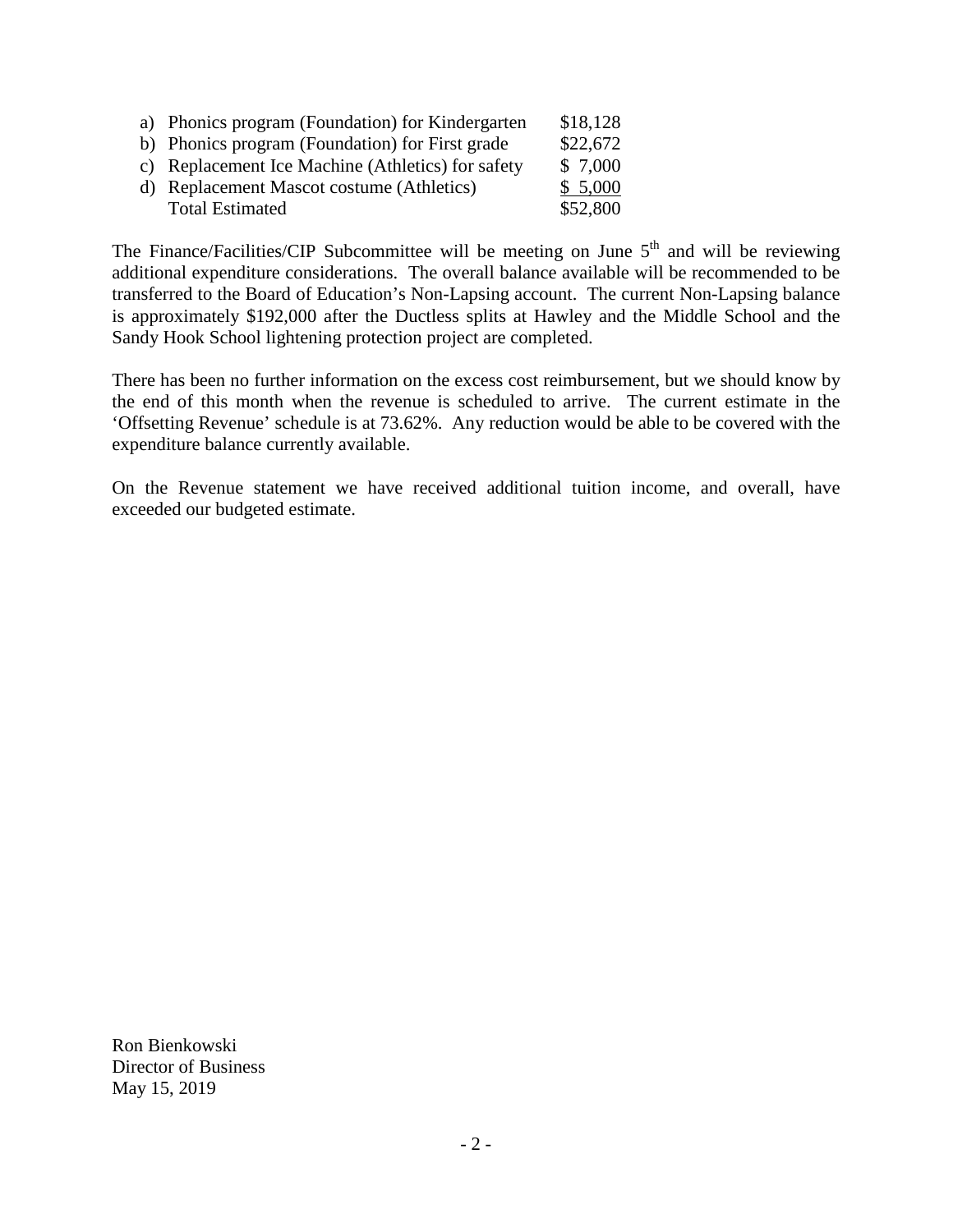## **TERMS AND DEFINITIONS**

The Newtown Board of Education's Monthly Financial Report provides summary financial information in the following areas:

- $\bullet$  Object Code a service or commodity obtained as the result of a specific expenditure defined by eight categories: Salaries, Employee Benefits, Professional Services, Purchased Property Services, Other Purchased Services, Supplies, Property, and Miscellaneous.
- Expense Category further defines the type of expense by Object Code
- Expended 2017-18 audited expenditures from the prior fiscal year (for comparison purposes)
- Approved Budget indicates a town approved financial plan used by the school district to achieve its goals and objectives.
- YTD Transfers identified specific cross object codes requiring adjustments to provide adequate funding for the fiscal period. This includes all transfers made to date.
- Current Transfers identifies the recommended cross object codes for current month action. (None)
- **Current Budget** adjusts the Approved Budget calculating adjustments  $(+)$  or  $-)$  to the identified object codes.
- Year-To-Date Expended indicates the actual amount of cumulative expenditures processed by the school district through the month-end date indicated on the monthly budget summary report.
- Encumbered indicates approved financial obligations of the school district as a result of employee salary contracts, purchasing agreements, purchase orders, or other identified obligations not processed for payment by the date indicated on the monthly budget summary report.
- Balance calculates object code account balances subtracting expenditures and encumbrances from the current budget amount indicating accounts with unobligated balances or shortages.
- Anticipated Obligation is a column which provides a method to forecast expense category fund balances that have not been approved via an encumbrance, but are anticipated to be expended or remain with an account balance to maintain the overall budget funding level. Receivable revenue (i.e., grants) are included in this column which has the effect of netting the expected expenditure.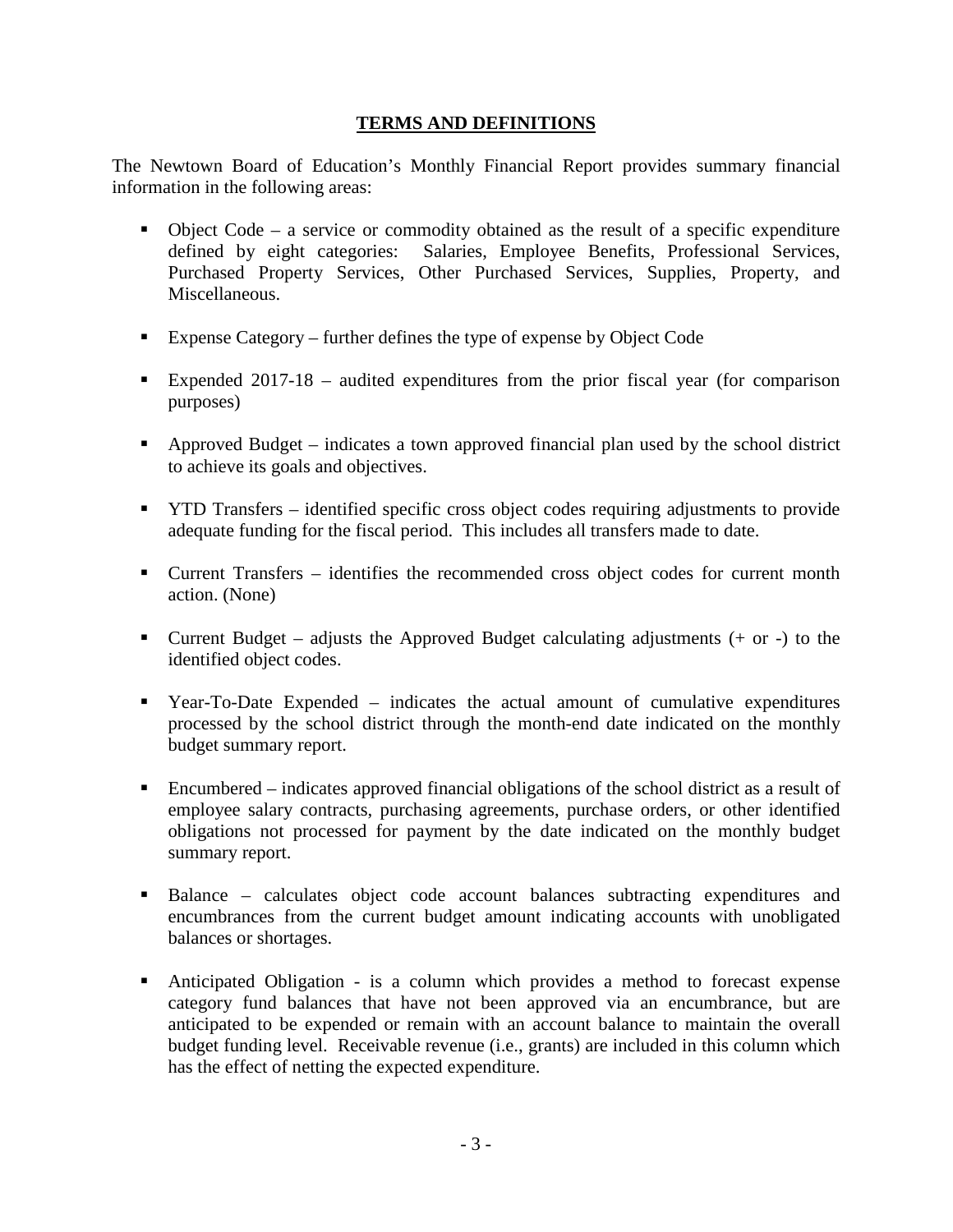Projected Balance - calculates the object code balances subtracting the Anticipated Obligations. These balances will move up and down as information is known and or decisions are anticipated or made about current and projected needs of the district.

The monthly budget summary report also provides financial information on the State of Connecticut grant reimbursement programs (Excess Cost and Agency Placement Grants and Magnet Grant Transportation). These reimbursement grants/programs are used to supplement local school district budget programs as follows:

Excess Cost Grant – (Current Formula) this State of Connecticut reimbursement grant is used to support local school districts for education costs of identified special education students whose annual education costs exceed local prior year per pupil expenditure by 4 ½. Students placed by the Department of Child and Family Services (DCF) are reimbursed after the school district has met the prior year's per pupil expenditure. School districts report these costs annually in December and March of each fiscal year. State of Connecticut grant calculations are determined by reimbursing eligible costs (60%-100%) based on the SDE grant allocation and all other town submittals.

Magnet Transportation Grant – provides reimbursement of \$1,300 for local students attending approved Magnet school programs. The budgeted grant is \$52,700 for this year.

The last portion of the monthly budget summary reports school generated revenue that are anticipated revenue to the Town of Newtown. Fees and charges include:

- Local Tuition amounts the board receives from non-residents who pay tuition to attend Newtown schools. Primarily from staff members.
- $\blacksquare$  High school fees for parking permits..
- The final revenue is miscellaneous fees, which constitute refunds, rebates, prior year claims, etc.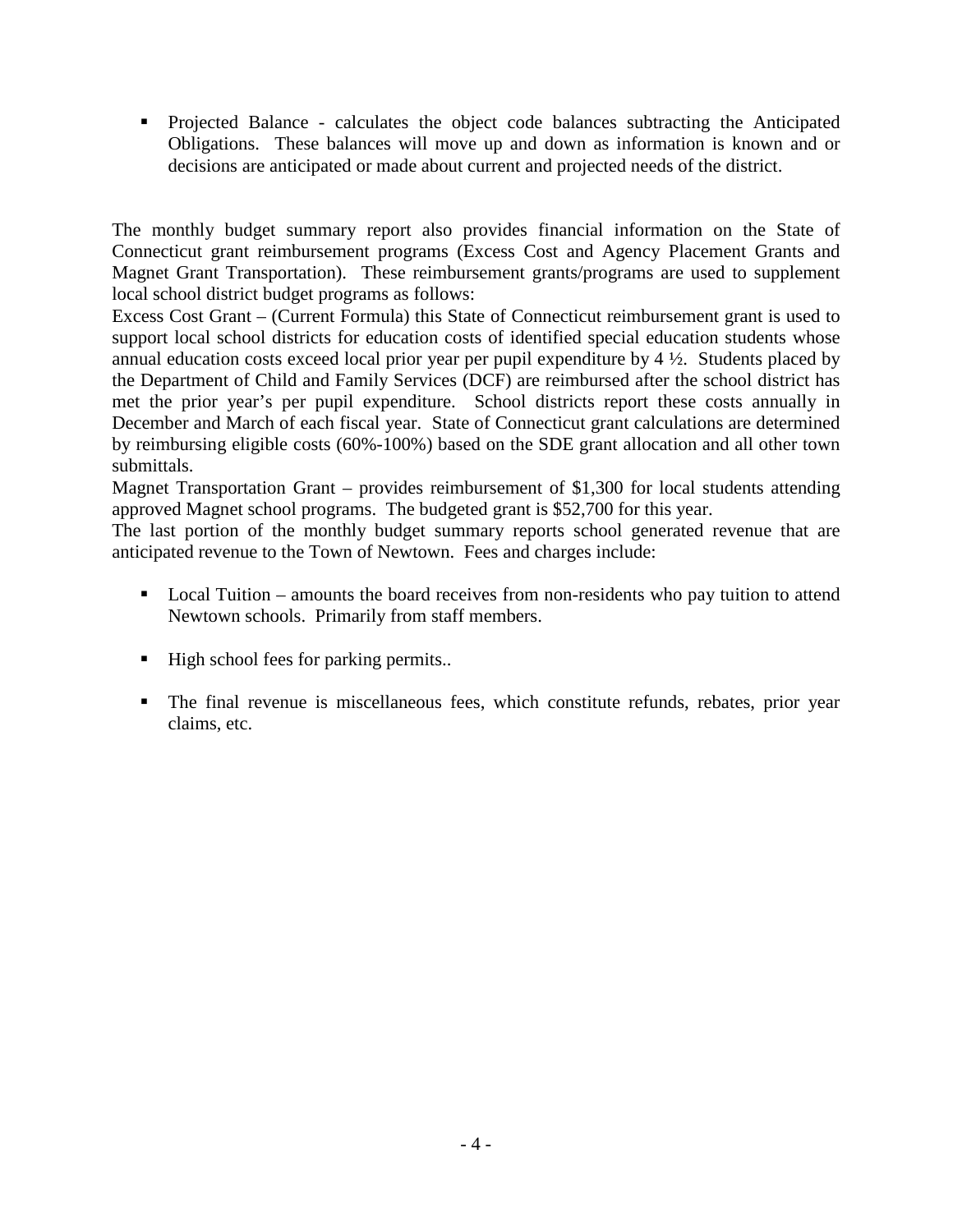## 2018-19 BUDGET SUMMARY REPORT

FOR THE MONTH ENDING - APRIL 30, 2019

| <b>OBJECT</b><br><b>CODE</b> | <b>EXPENSE CATEGORY</b>          |     | <b>EXPENDED</b><br>2017 - 2018 |               | 2018-19<br><b>APPROVED</b><br><b>BUDGET</b> | <b>YTD</b><br><b>TRANSFERS</b><br>2018 - 2019 |      | <b>CURRENT</b><br><b>BUDGET</b> |            | <b>YTD</b><br><b>EXPENDITURE</b> |        | <b>ENCUMBER</b>             |        | <b>BALANCE</b> |      | <b>ANTICIPATED PROJECTED</b><br><b>OBLIGATIONS</b> |              | <b>BALANCE</b> |
|------------------------------|----------------------------------|-----|--------------------------------|---------------|---------------------------------------------|-----------------------------------------------|------|---------------------------------|------------|----------------------------------|--------|-----------------------------|--------|----------------|------|----------------------------------------------------|--------------|----------------|
|                              | <b>GENERAL FUND BUDGET</b>       |     |                                |               |                                             |                                               |      |                                 |            |                                  |        |                             |        |                |      |                                                    |              |                |
| 100                          | <b>SALARIES</b>                  | \$. | 46,681,657                     |               | $$48,352,266$ \, \$                         |                                               |      | $(51,880)$ \$ 48,300,386 \$     |            | 35,339,207                       |        | $$12,631,524$ \\$           |        | 329,655 \$     |      | 95,363 \$                                          |              | 234,292        |
| 200                          | <b>EMPLOYEE BENEFITS</b>         |     | 11,604,603                     |               | $$11.165.964$ \ \$                          |                                               |      | $-$ \$ 11,165,964 \$            |            | 10,745,736 \$                    |        | $1,250$ \$                  |        | 418,978 \$     |      | 438,043 \$                                         |              | (19,065)       |
| 300                          | <b>PROFESSIONAL SERVICES</b>     | \$  | 860,328                        | -S            | 823,818 \$                                  | 8,670 \$                                      |      | 832,488 \$                      |            | 575,201 \$                       |        | 106,588 \$                  |        | 150,699 \$     |      | $114,245$ \$                                       |              | 36,454         |
| 400                          | <b>PURCHASED PROPERTY SERV.</b>  | \$. | 1,876,912                      | <sup>\$</sup> | 2,175,147 \$                                | 5.550                                         | - S  | 2.180.697 \$                    |            | 1,948,212 \$                     |        | 184,808 \$                  |        | 47,678 \$      |      | 117,916 \$                                         |              | (70, 238)      |
| 500                          | <b>OTHER PURCHASED SERVICES</b>  | \$  | 8,922,509                      | <sup>\$</sup> | 8,939,787 \$                                | 33,984                                        | -S   | 8,973,771 \$                    |            | 7,393,411 \$                     |        | 1,577,318 \$                |        | $3,042$ \$     |      | $7,673$ \$                                         |              | (4,631)        |
| 600                          | <b>SUPPLIES</b>                  | \$  | 3,501,034                      | <sup>\$</sup> | 3,831,795 \$                                | 3,676                                         | - \$ | 3,835,471 \$                    |            | 2,962,459 \$                     |        | 645,699 \$                  |        | 227,313 \$     |      | 180,476 \$                                         |              | 46,837         |
| 700                          | <b>PROPERTY</b>                  | \$  | 556,785                        | - \$          | 596,247 \$                                  | $-$ \$                                        |      | 596,247 \$                      |            | 313,181 \$                       |        | 172,663 \$                  |        | 110,403 \$     |      | 209,552 \$                                         |              | (99, 149)      |
| 800                          | <b>MISCELLANEOUS</b>             | \$  | $60,808$ \$                    |               | 69,207 \$                                   | $-$ \$                                        |      | 69,207 \$                       |            | 59,313 \$                        |        | $2,138$ \$                  |        | 7,756 \$       |      | 2,000 S                                            |              | 5,756          |
| 910                          | <b>SPECIAL ED CONTINGENCY</b>    | \$  |                                | -S            | 100,000 \$                                  | $-$ \$                                        |      | $100,000$ \$                    |            |                                  | $-$ \$ |                             | $-$ \$ | 100,000 \$     |      |                                                    | $-$ \$       | 100,000        |
|                              | <b>TOTAL GENERAL FUND BUDGET</b> | \$. | 74,064,636   \$76,054,231 \$   |               |                                             |                                               |      | $-$ \$ 76,054,231 \$            |            |                                  |        | 59,336,720 \$ 15,321,987 \$ |        | 1,395,524 \$   |      | 1,165,268 \$                                       |              | 230,256        |
| 900                          | <b>TRANSFER NON-LAPSING</b>      | \$  | $276,038$ \$                   |               | $\sim$                                      |                                               |      |                                 |            |                                  |        |                             |        |                |      |                                                    |              |                |
|                              | <b>GRAND TOTAL</b>               |     | $$74,340,674$ $$76,054,231$ \$ |               |                                             |                                               |      | \$76,054,231                    | $^{\circ}$ | 59,336,720                       |        | \$15,321,987                | -S     | 1,395,524      | - \$ | 1.165.268                                          | $\mathbf{s}$ | 230,256        |

*(Audited)* \$ (7,583,273) March \$ 395,193 Last month \$ 395,193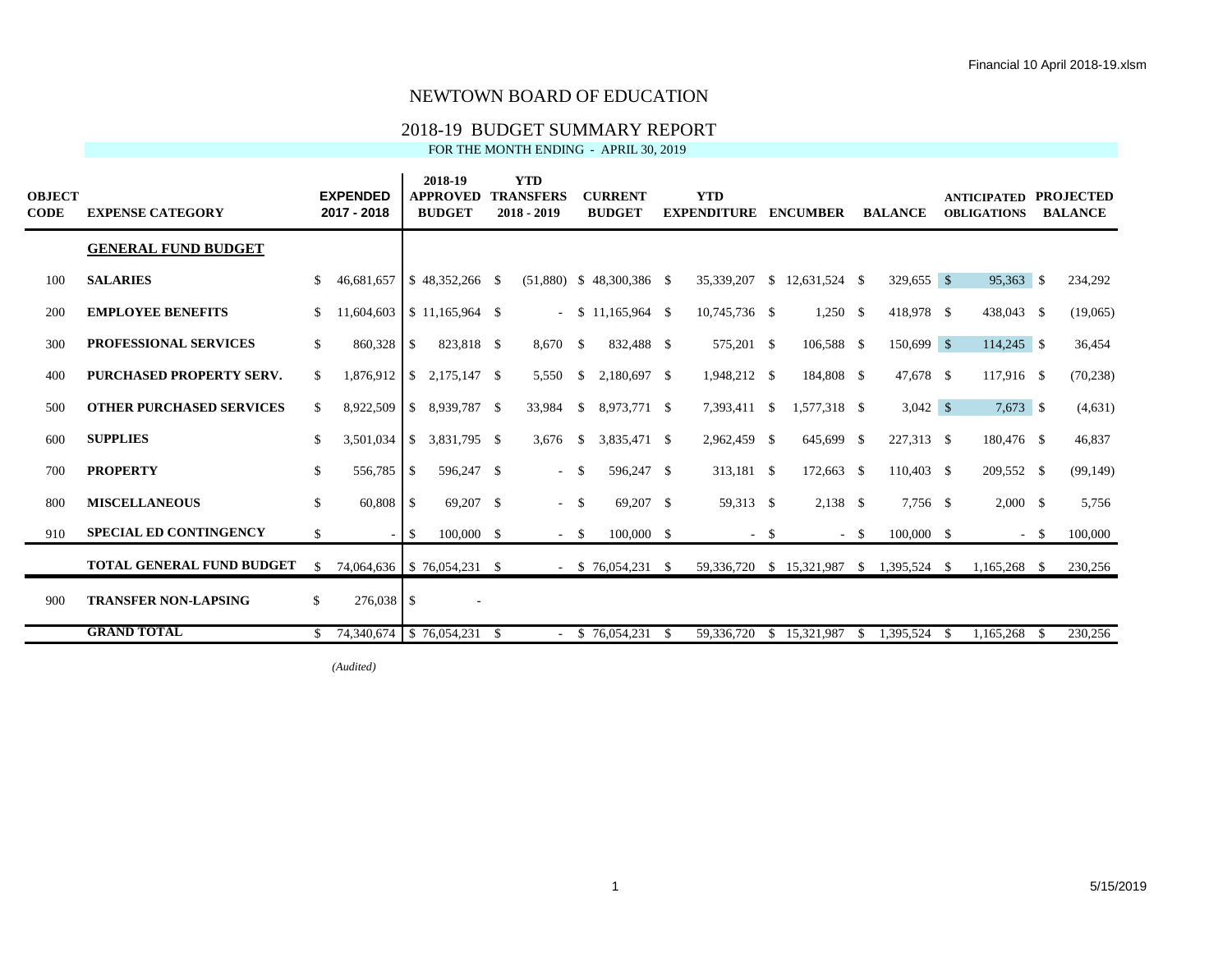## 2018-19 BUDGET SUMMARY REPORT

| FOR THE MONTH ENDING - APRIL 30, 2019 |  |
|---------------------------------------|--|
|                                       |  |

| <b>OBJECT</b><br><b>CODE</b> | <b>EXPENSE CATEGORY</b>                     |              | <b>EXPENDED</b><br>2017 - 2018 |               | 2018-19<br><b>APPROVED TRANSFERS</b><br><b>BUDGET</b> | <b>YTD</b><br>$2018 - 2019$ |                    | <b>CURRENT</b><br><b>BUDGET</b> | <b>YTD</b><br><b>EXPENDITURE ENCUMBER</b> |          |                   |        | <b>BALANCE</b> |        | <b>ANTICIPATED PROJECTED</b><br><b>OBLIGATIONS</b> |      | <b>BALANCE</b> |
|------------------------------|---------------------------------------------|--------------|--------------------------------|---------------|-------------------------------------------------------|-----------------------------|--------------------|---------------------------------|-------------------------------------------|----------|-------------------|--------|----------------|--------|----------------------------------------------------|------|----------------|
| 100                          | <b>SALARIES</b>                             |              |                                |               |                                                       |                             |                    |                                 |                                           |          |                   |        |                |        |                                                    |      |                |
|                              | <b>Administrative Salaries</b>              | \$           | 3,589,381                      | $\mathbb{S}$  | 3.927.185 \$                                          |                             | -\$                | 3.927.185 \$                    | 3.233.486 \$                              |          | 682.541 \$        |        | $11.159$ \$    |        | 13,412 \$                                          |      | (2,253)        |
|                              | Teachers & Specialists Salaries             | \$           | 30,286,831                     |               | $$30,663,134$ \\$                                     |                             |                    | $(30,000)$ \$ 30,633,134 \$     | 21,267,809                                | -S       | 9,373,008 \$      |        | $(7,683)$ \$   |        | $(38,681)$ \$                                      |      | 30,998         |
|                              | <b>Early Retirement</b>                     | $\mathbb{S}$ | 32,000 \$                      |               | $40,000$ \$                                           | $\sim$                      | - \$               | $40,000$ \$                     | $40,000$ \$                               |          | $\sim$            | -S     |                | $-$ \$ | $-$ \$                                             |      |                |
|                              | Continuing Ed./Summer School                | \$           | 88,754 \$                      |               | 93,428 \$                                             | $-5$                        |                    | 93,428 \$                       | 79,011 \$                                 |          | 9,900 \$          |        | $4,518$ \$     |        | $1,500$ \$                                         |      | 3,018          |
|                              | Homebound & Tutors Salaries                 | \$           | $133,352$ \$                   |               | 218,868 \$                                            | $-$ \$                      |                    | 218,868 \$                      | 111,829 \$                                |          | 14,878 \$         |        | 92,161 \$      |        | $9,052$ \$                                         |      | 83,109         |
|                              | <b>Certified Substitutes</b>                | \$           | 585,384 \$                     |               | 665,815 \$                                            | $(13,963)$ \$               |                    | 651,852 \$                      | 508,364 \$                                |          | 70,560 \$         |        | 72,928 \$      |        | 72,928 \$                                          |      |                |
|                              | Coaching/Activities                         | $\mathbb{S}$ | 580,835 \$                     |               | 618,223 \$                                            | ÷.                          | $\mathbf{\hat{s}}$ | 618,223 \$                      | 617,962 \$                                |          | $4,326$ \$        |        | $(4,065)$ \$   |        | $(2,900)$ \$                                       |      | (1, 165)       |
|                              | Staff & Program Development                 | $\mathbb{S}$ | 175,766 \$                     |               | 224,173 \$                                            | $(10,000)$ \$               |                    | 214,173 \$                      | 128,113 \$                                |          | 80,768 \$         |        | 5,292 \$       |        | $6,200$ \$                                         |      | (908)          |
|                              | <b>CERTIFIED SALARIES</b>                   | \$           | 35,472,303                     |               | $$36,450,826$ \\$                                     |                             |                    | $(53,963)$ \$ 36,396,863 \$     | 25,986,573                                |          | $$10,235,980$ \\$ |        | 174,309 \$     |        | 61,511 \$                                          |      | 112,799        |
|                              | Supervisors/Technology Salaries             | $\mathbb{S}$ | 737,247                        | <sup>\$</sup> | 920,240 \$                                            | $-5$                        |                    | 920,240 \$                      | 732,007 \$                                |          | 147,894 \$        |        | 40,339 \$      |        | 1,500S                                             |      | 38,839         |
|                              | Clerical & Secretarial salaries             | $\mathbb{S}$ | $2,175,395$ \$                 |               | 2,276,982 \$                                          | $-5$                        |                    | 2,276,982 \$                    | 1,815,202 \$                              |          | 450,492 \$        |        | $11,287$ \$    |        | $6,600$ \$                                         |      | 4,687          |
|                              | <b>Educational Assistants</b>               | \$           | 2,404,167                      | $\mathbb{S}$  | 2,538,989 \$                                          | 59,053                      | - \$               | 2,598,042 \$                    | 2,044,479 \$                              |          | 546,128 \$        |        | $7,435$ \$     |        | $(746)$ \$                                         |      | 8,181          |
|                              | Nurses & Medical advisors                   | \$           | 734,835 \$                     |               | 740.251 \$                                            | ÷.                          | - \$               | 740.251 \$                      | 507,897 \$                                |          | 215,399 \$        |        | $16,955$ \$    |        | $12,333$ \$                                        |      | 4,622          |
|                              | Custodial & Maint Salaries                  | \$           | $3,034,637$ \$                 |               | 3,121,867 \$                                          | $-$ \$                      |                    | 3,121,867 \$                    | 2,516,283 \$                              |          | 597,358 \$        |        | 8,226 \$       |        | $3,500$ \$                                         |      | 4,726          |
|                              | Non Certified Adj & Bus Drivers salaries \$ |              | 24,888 \$                      |               | 68,670 \$                                             | $(56,970)$ \$               |                    | 11,700 \$                       | 8,108 \$                                  |          | $3,129$ \$        |        | 462 \$         |        | $-$ \$                                             |      | 462            |
|                              | Career/Job salaries                         | \$           | 84,244 \$                      |               | 74,790 \$                                             | $-$ \$                      |                    | 74,790 \$                       | $42,323$ \$                               |          | 52,942 \$         |        | $(20, 475)$ \$ |        | $(27,800)$ \$                                      |      | 7,325          |
|                              | <b>Special Education Svcs Salaries</b>      | \$           | $1,084,834$ \$                 |               | 1,228,405 \$                                          | $-5$                        |                    | $.228.405$ \$                   | 919,696 \$                                |          | 262,743 \$        |        | 45,966 \$      |        | $(5,824)$ \$                                       |      | 51,790         |
|                              | Attendance & Security Salaries              | \$           | $570,324$ \$                   |               | 591,639 \$                                            | $-$ \$                      |                    | 591,639 \$                      | 462,244 \$                                |          | 118,457 \$        |        | $10,938$ \$    |        | $3,744$ \$                                         |      | 7,194          |
|                              | Extra Work - Non-Cert                       | $\mathbb{S}$ | $91,741$ \$                    |               | 107,869 \$                                            | $-$ \$                      |                    | 107,869 \$                      | 76,179 \$                                 |          | 1,000S            |        | 30,690 \$      |        | 14,000 \$                                          |      | 16,690         |
|                              | Custodial & Maint. Overtime                 | $\mathbb{S}$ | 234,510 \$                     |               | 199,738 \$                                            | $-$ \$                      |                    | 199,738 \$                      | 194,548 \$                                |          |                   | $-$ \$ | 5,190 \$       |        | 25,000 \$                                          |      | (19, 810)      |
|                              | Civic activities/Park & Rec                 | \$           |                                |               | 32,000 \$                                             | $-$ \$                      |                    | 32,000 \$                       | 33,667 \$                                 |          |                   | $-$ \$ | $(1,667)$ \$   |        | $1,545$ \$                                         |      | (3,212)        |
|                              | NON-CERTIFIED SALARIES                      | \$           | 11,209,354 \$ 11,901,440 \$    |               |                                                       | 2,083                       |                    | $$11,903,523$ \\$               | 9,352,634                                 | <b>S</b> | 2,395,543 \$      |        | 155,346 \$     |        | 33,852 \$                                          |      | 121,494        |
|                              | <b>SUBTOTAL SALARIES</b>                    | \$           | 46,681,657                     |               |                                                       |                             |                    | $(51,880)$ \$ 48,300,386 \$     | 35,339,207                                |          | $$12,631,524$ \\$ |        | 329,655 \$     |        | 95,363                                             | - \$ | 234,292        |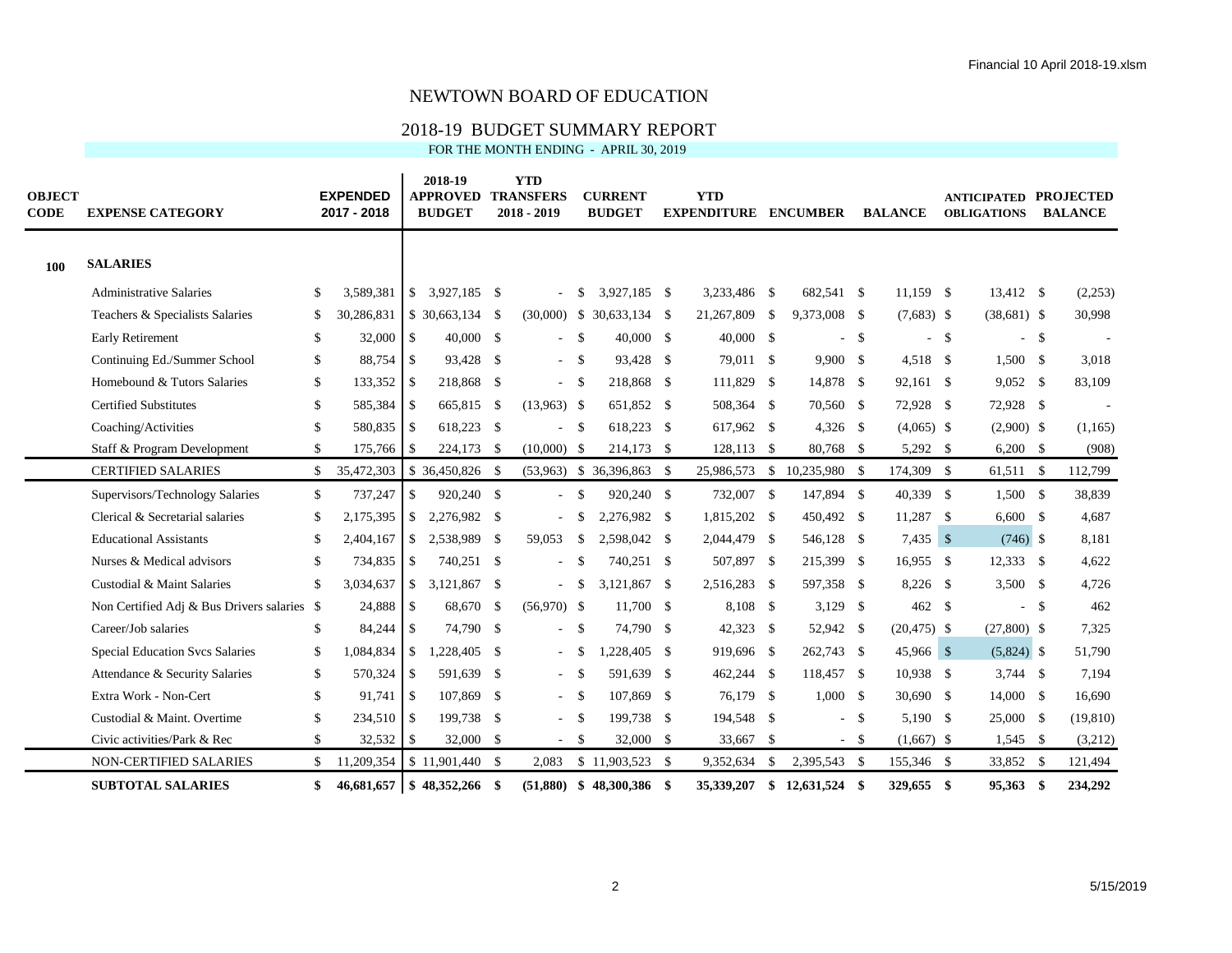### 2018-19 BUDGET SUMMARY REPORT

FOR THE MONTH ENDING - APRIL 30, 2019

| <b>OBJECT</b><br><b>CODE</b> | <b>EXPENSE CATEGORY</b>              | <b>EXPENDED</b><br>2017 - 2018 |                | 2018-19<br><b>APPROVED</b><br><b>BUDGET</b> |     | <b>YTD</b><br><b>TRANSFERS</b><br>$2018 - 2019$ |               | <b>CURRENT</b><br><b>BUDGET</b> | <b>YTD</b><br><b>EXPENDITURE</b> | <b>ENCUMBER</b> |        | <b>BALANCE</b> | <b>ANTICIPATED PROJECTED</b><br><b>OBLIGATIONS</b> |        | <b>BALANCE</b> |
|------------------------------|--------------------------------------|--------------------------------|----------------|---------------------------------------------|-----|-------------------------------------------------|---------------|---------------------------------|----------------------------------|-----------------|--------|----------------|----------------------------------------------------|--------|----------------|
| 200                          | <b>EMPLOYEE BENEFITS</b>             |                                |                |                                             |     |                                                 |               |                                 |                                  |                 |        |                |                                                    |        |                |
|                              | Medical & Dental Expenses            | \$<br>8,829,256                | $\mathsf{I}$   | 8,183,967 \$                                |     | $\sim$                                          | -\$           | 8,183,967 \$                    | 8,175,967 \$                     |                 | $-$ \$ | 8,000 \$       | $4,994$ \$                                         |        | 3,006          |
|                              | Life Insurance                       | \$<br>85,000                   | $\overline{1}$ | 87,134 \$                                   |     |                                                 | $-$ \$        | 87.134 \$                       | 77,530 \$                        |                 | $-$ \$ | $9,604$ \$     | 7,160 \$                                           |        | 2,444          |
|                              | FICA & Medicare                      | \$<br>1,454,800                | l \$           | 1,514,790 \$                                |     | $\overline{\phantom{a}}$                        | - \$          | 1.514.790 \$                    | $1,144,201$ \$                   |                 | $-$ \$ | 370,589 \$     | 366,289 \$                                         |        | 4,300          |
|                              | Pensions                             | \$<br>683,223                  | $\overline{1}$ | 775,643 \$                                  |     | $\overline{\phantom{a}}$                        | $\mathcal{S}$ | 775,643 \$                      | 778,311 \$                       | $1,250$ \$      |        | $(3.918)$ \$   | 30,400 \$                                          |        | (34,318)       |
|                              | Unemployment & Employee Assist.      | \$<br>53,823                   | $\overline{1}$ | 87,000 \$                                   |     |                                                 | $\mathbf{s}$  | 87,000 \$                       | 37,780 \$                        |                 | $-$ \$ | 49,220 \$      | 29,200 \$                                          |        | 20,020         |
|                              | Workers Compensation                 | \$<br>498,501                  | l \$           | 517,430 \$                                  |     | $\sim$                                          | $\mathbf{s}$  | 517,430 \$                      | 531,947 \$                       |                 | $-$ \$ | $(14,517)$ \$  |                                                    | $-$ \$ | (14,517)       |
|                              | <b>SUBTOTAL EMPLOYEE BENEFITS \$</b> | 11,604,603                     |                | $$11,165,964$ \, \$                         |     | $\blacksquare$                                  |               | $$11,165,964$ \\$               | 10,745,736 \$                    | $1,250$ \$      |        | 418,978 \$     | 438,043 \$                                         |        | (19,065)       |
| 300                          | PROFESSIONAL SERVICES                |                                |                |                                             |     |                                                 |               |                                 |                                  |                 |        |                |                                                    |        |                |
|                              | <b>Professional Services</b>         | \$<br>665,344                  | $\overline{1}$ | 615,047 \$                                  |     |                                                 | -S            | 615,047 \$                      | 421.516 \$                       | 81,666 \$       |        | $111,865$ \$   | 95,402 \$                                          |        | 16,463         |
|                              | Professional Educational Ser.        | \$<br>194,984                  | $\overline{1}$ | 208,771 \$                                  |     | 8,670                                           | -\$           | 217,441 \$                      | 153,685 \$                       | 24,922 \$       |        | 38,834 \$      | 18,843 \$                                          |        | 19,991         |
|                              | <b>SUBTOTAL PROFESSIONAL SVCS \$</b> | 860,328                        | l \$           | 823,818 \$                                  |     | 8,670                                           | \$            | 832,488 \$                      | 575,201 \$                       | 106,588 \$      |        | 150,699 \$     | $114,245$ \$                                       |        | 36,454         |
| 400                          | <b>PURCHASED PROPERTY SVCS</b>       |                                |                |                                             |     |                                                 |               |                                 |                                  |                 |        |                |                                                    |        |                |
|                              | Buildings & Grounds Services         | \$<br>707,757                  | $\overline{1}$ | 697,600 \$                                  |     | $\overline{\phantom{a}}$                        | - \$          | 697,600 \$                      | 643,930 \$                       | 40,759 \$       |        | $12,911$ \$    | 12,000 \$                                          |        | 911            |
|                              | Utility Services - Water & Sewer     | \$<br>140,819 \$               |                | 137,650 \$                                  |     |                                                 | $- S$         | 137,650 \$                      | 106,986 \$                       | 8,248 \$        |        | 22,416 \$      | 28,536 \$                                          |        | (6,120)        |
|                              | Building, Site & Emergency Repairs   | \$<br>$490,220$ \$             |                | 460,850 \$                                  |     |                                                 | $- S$         | 460,850 \$                      | 434,374 \$                       | 64,020 \$       |        | $(37,543)$ \$  | 36,653 \$                                          |        | (74, 196)      |
|                              | <b>Equipment Repairs</b>             | \$<br>248,481                  | $\overline{1}$ | 313,324 \$                                  |     | $\overline{\phantom{a}}$                        | - \$          | 313.324 \$                      | 244,217 \$                       | 27,725 \$       |        | 41,382 \$      | 37,000 \$                                          |        | 4,382          |
|                              | Rentals - Building & Equipment       | \$<br>265,862 \$               |                | 272,923 \$                                  |     | 5,550 \$                                        |               | 278,473 \$                      | 250,592 \$                       | 19,370 \$       |        | 8,511 \$       | $3,727$ \$                                         |        | 4,785          |
|                              | Building & Site Improvements         | \$<br>23,773                   | l S            | 292,800 \$                                  |     | $\overline{\phantom{a}}$                        | -S            | 292,800 \$                      | 268,113 \$                       | 24,687          | - \$   | $(0)$ \$       |                                                    | $-$ \$ | (0)            |
|                              | <b>SUBTOTAL PUR. PROPERTY SER.</b>   | 1,876,912                      | $\overline{1}$ | 2,175,147                                   | -\$ | 5.550                                           | \$            | 2.180.697 \$                    | 1.948.212 \$                     | 184.808         | - \$   | 47.678 \$      | 117,916 \$                                         |        | (70, 238)      |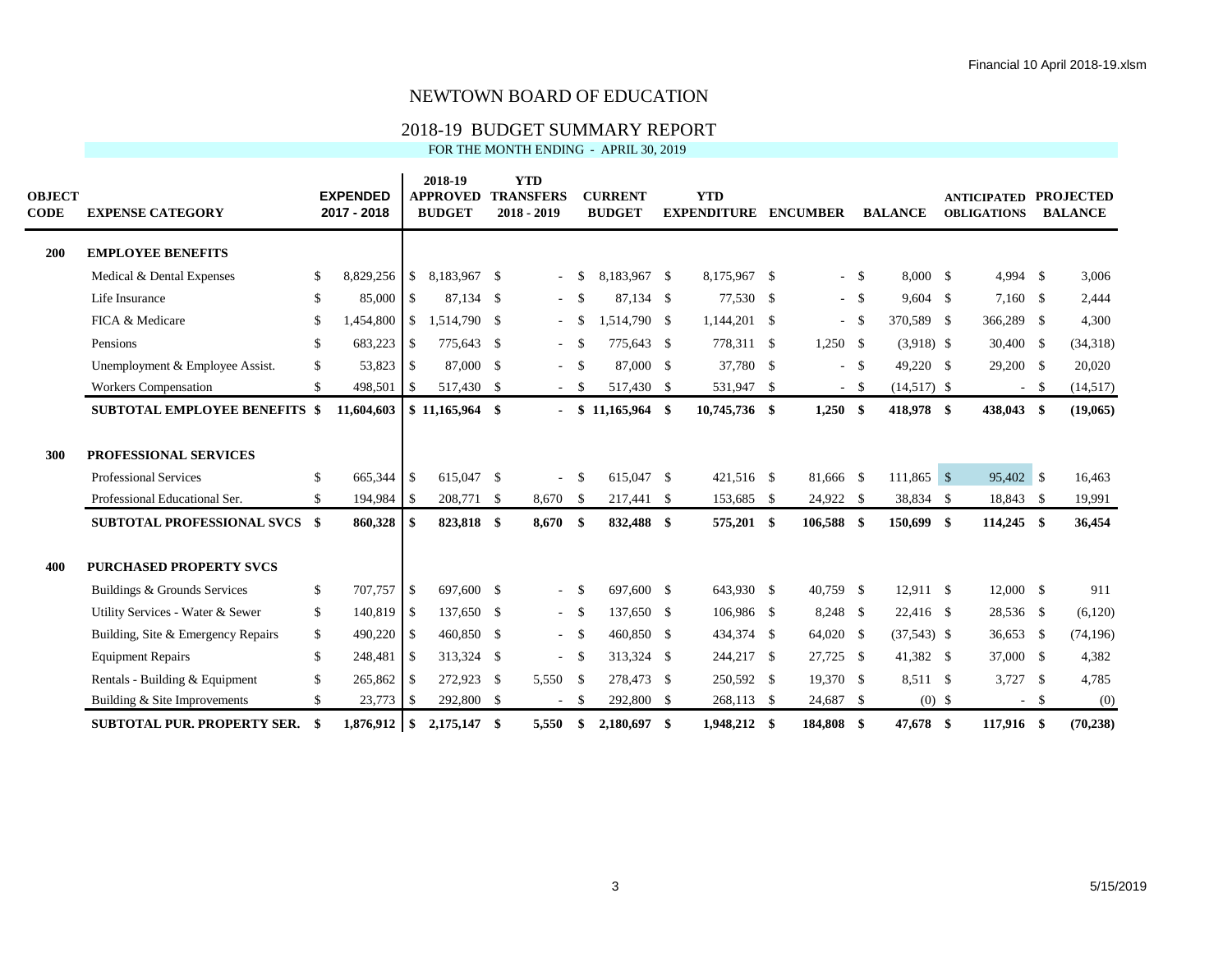## 2018-19 BUDGET SUMMARY REPORT

FOR THE MONTH ENDING - APRIL 30, 2019

| <b>OBJECT</b><br><b>CODE</b> | <b>EXPENSE CATEGORY</b>               |     | <b>EXPENDED</b><br>2017 - 2018 |                  | 2018-19<br><b>APPROVED</b><br><b>BUDGET</b> |      | <b>YTD</b><br><b>TRANSFERS</b><br>$2018 - 2019$ |                    | <b>CURRENT</b><br><b>BUDGET</b> | <b>YTD</b><br><b>EXPENDITURE</b> |      | <b>ENCUMBER</b> |        | <b>BALANCE</b> | <b>ANTICIPATED PROJECTED</b><br><b>OBLIGATIONS</b> |               | <b>BALANCE</b> |
|------------------------------|---------------------------------------|-----|--------------------------------|------------------|---------------------------------------------|------|-------------------------------------------------|--------------------|---------------------------------|----------------------------------|------|-----------------|--------|----------------|----------------------------------------------------|---------------|----------------|
| 500                          | <b>OTHER PURCHASED SERVICES</b>       |     |                                |                  |                                             |      |                                                 |                    |                                 |                                  |      |                 |        |                |                                                    |               |                |
|                              | <b>Contracted Services</b>            | \$  | 570,837                        | <b>S</b>         | 621,207 \$                                  |      | 9,534                                           | -S                 | 630,741 \$                      | 518,466 \$                       |      | 98,952 \$       |        | $13,324$ \$    | 13,324 \$                                          |               |                |
|                              | <b>Transportation Services</b>        | \$  | 4,091,115                      | l \$             | 4,341,927                                   | \$   | $(100,000)$ \$                                  |                    | 4,241,927 \$                    | 3,220,514 \$                     |      | 657,893 \$      |        | 363,520 \$     | 310,249 \$                                         |               | 53,271         |
|                              | Insurance - Property & Liability      | \$  | 410,691                        | l \$             | 409,907                                     | -\$  | $(5,550)$ \$                                    |                    | 404,357 \$                      | 400,457 \$                       |      |                 | $-$ \$ | $3,900$ \$     |                                                    | $-$ \$        | 3,900          |
|                              | Communications                        | \$  | 159,176 \$                     |                  | 156,649 \$                                  |      | $\overline{\phantom{a}}$                        | $\mathbf{s}$       | 156,649 \$                      | 119,859 \$                       |      | 25,795 \$       |        | 10,994 \$      | 854 \$                                             |               | 10,140         |
|                              | <b>Printing Services</b>              | \$  | 27,387                         | l \$             | 33,020 \$                                   |      | $\sim$                                          | $\mathbf{s}$       | 33,020 \$                       | 14,989 \$                        |      | $16,268$ \$     |        | $1,763$ \$     | $\sim$                                             | <sup>\$</sup> | 1,763          |
|                              | Tuition - Out of District             | \$  | 3,454,767                      | <b>S</b>         | 3,164,101                                   | - \$ | 130,000                                         | <sup>\$</sup>      | 3,294,101 \$                    | 2,945,504 \$                     |      | 746,799 \$      |        | $(398,202)$ \$ | $(323,954)$ \$                                     |               | (74, 248)      |
|                              | Student Travel & Staff Mileage        | \$  | 208,537                        | $\mathsf{S}$     | 212,976 \$                                  |      | $\overline{\phantom{a}}$                        | <sup>\$</sup>      | 212,976 \$                      | 173,623 \$                       |      | $31,611$ \$     |        | $7,742$ \$     | $7,200$ \$                                         |               | 542            |
|                              | <b>SUBTOTAL OTHER PURCHASED SI \$</b> |     | 8,922,509                      | \$               | 8,939,787 \$                                |      | 33,984                                          | \$                 | 8,973,771 \$                    | 7,393,411                        | \$   | 1,577,318 \$    |        | $3,042$ \$     | $7,673$ \$                                         |               | (4,631)        |
| 600                          | <b>SUPPLIES</b>                       |     |                                |                  |                                             |      |                                                 |                    |                                 |                                  |      |                 |        |                |                                                    |               |                |
|                              | Instructional & Library Supplies      | \$  | 767,673                        | l \$             | 835,997 \$                                  |      | 4,486                                           | $\mathbf{\hat{s}}$ | 840,483 \$                      | 697,770 \$                       |      | 129,039 \$      |        | $13,674$ \$    | 13,674 \$                                          |               |                |
|                              | Software, Medical & Office Sup.       | \$  | 140,088                        | $\overline{1}$   | 188,341 \$                                  |      | $\overline{\phantom{a}}$                        | $\mathbf{s}$       | 188,341 \$                      | 123,455 \$                       |      | 48,294 \$       |        | 16,592 \$      | 16,592 \$                                          |               |                |
|                              | <b>Plant Supplies</b>                 | \$  | 404,991                        | l \$             | 375,000 \$                                  |      | $\overline{\phantom{a}}$                        | - \$               | 375,000 \$                      | 274,576 \$                       |      | 93,171 \$       |        | $7,253$ \$     | $6,000$ \$                                         |               | 1,253          |
|                              | Electric                              | \$  | 1,305,141                      | l \$             | 1,498,260 \$                                |      | $\overline{\phantom{a}}$                        | -S                 | 1,498,260 \$                    | 1,132,981 \$                     |      | 280,220 \$      |        | 85,059 \$      | 43,941 \$                                          |               | 41,118         |
|                              | Propane & Natural Gas                 | \$  | 304,459                        | l \$             | 430,300 \$                                  |      | $\overline{\phantom{a}}$                        | - \$               | 430,300 \$                      | 342,816 \$                       |      | 82,852 \$       |        | $4,632$ \$     | $(1,893)$ \$                                       |               | 6,525          |
|                              | Fuel Oil                              | \$  | 321,179                        | $\overline{1}$   | 108,860 \$                                  |      | $-$ \$                                          |                    | 108,860 \$                      | 61,915 \$                        |      |                 | $-$ \$ | 46,945 \$      | 46,945 \$                                          |               |                |
|                              | Fuel For Vehicles & Equip.            | \$  | 231,624                        | $\overline{1}$ s | 254,618 \$                                  |      | $\sim$                                          | <sup>\$</sup>      | 254,618 \$                      | 203,330 \$                       |      |                 | $-$ \$ | 51,288 \$      | 53,788 \$                                          |               | (2,500)        |
|                              | Textbooks                             | \$. | 25,880                         | $\overline{1}$   | 140,419 \$                                  |      | $(810)$ \$                                      |                    | 139,609 \$                      | 125,613                          | - \$ | $12,124$ \$     |        | 1,872 \$       | $1,430$ \$                                         |               | 442            |
|                              | <b>SUBTOTAL SUPPLIES</b>              | \$  | 3,501,034                      | $\overline{1}$   | 3,831,795 \$                                |      | 3,676                                           | \$                 | 3,835,471 \$                    | 2,962,459 \$                     |      | 645,699 \$      |        | 227,313 \$     | 180,476 \$                                         |               | 46,837         |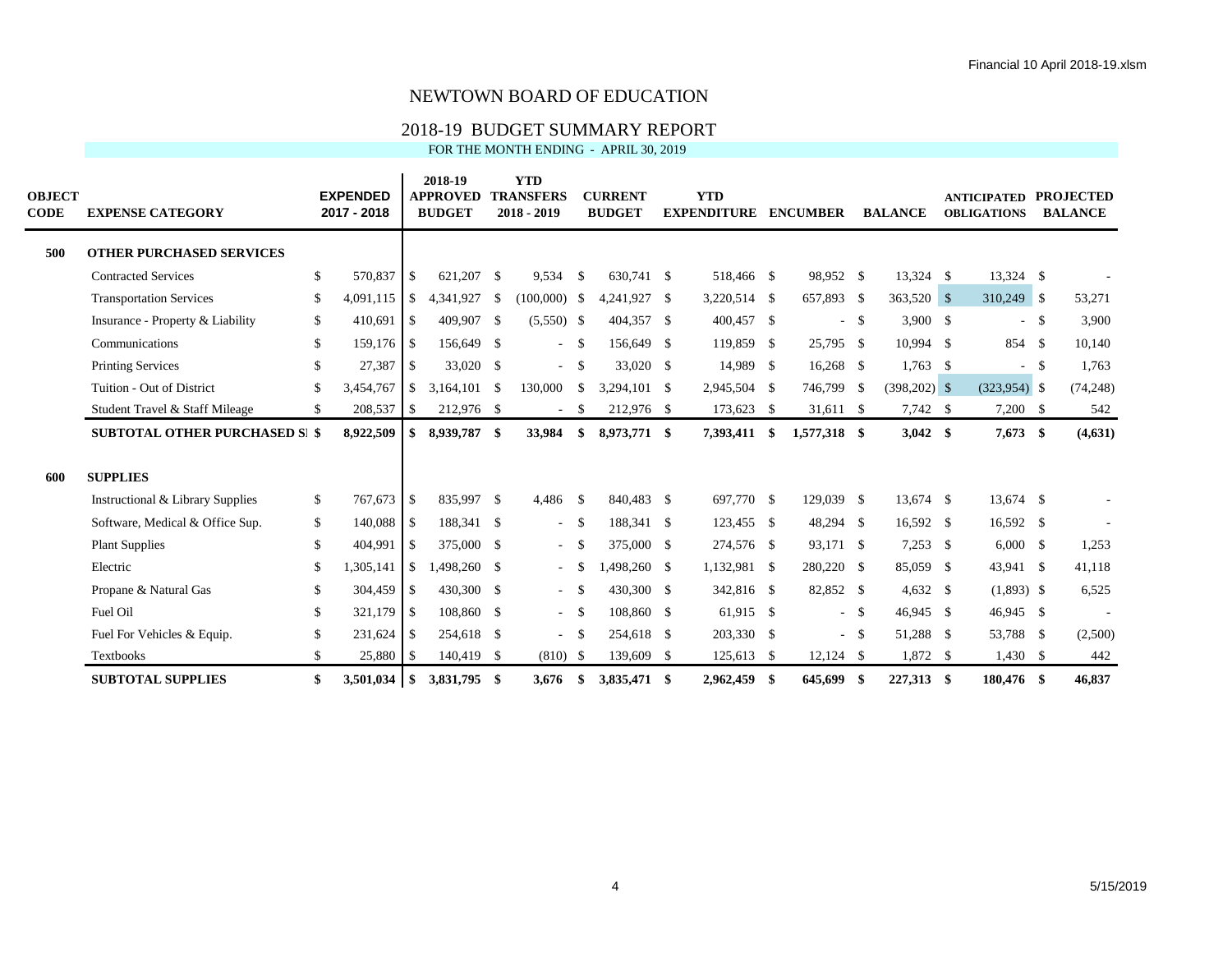# 2018-19 BUDGET SUMMARY REPORT<br>FOR THE MONTH ENDING - APRIL 30, 2019

| FOR THE MONTH ENDING - APRIL 30. 2019 |  |  |  |  |  |  |
|---------------------------------------|--|--|--|--|--|--|
|---------------------------------------|--|--|--|--|--|--|

| <b>OBJECT</b><br><b>CODE</b> | <b>EXPENSE CATEGORY</b>       |              | <b>EXPENDED</b><br>2017 - 2018 |               | 2018-19<br><b>APPROVED</b><br><b>BUDGET</b> |               | <b>YTD</b><br><b>TRANSFERS</b><br>$2018 - 2019$ |      | <b>CURRENT</b><br><b>BUDGET</b> |        | <b>YTD</b><br><b>EXPENDITURE</b> |        | <b>ENCUMBER</b> |        | <b>BALANCE</b> |        | <b>ANTICIPATED</b><br><b>OBLIGATIONS</b> |        | <b>PROJECTED</b><br><b>BALANCE</b> |
|------------------------------|-------------------------------|--------------|--------------------------------|---------------|---------------------------------------------|---------------|-------------------------------------------------|------|---------------------------------|--------|----------------------------------|--------|-----------------|--------|----------------|--------|------------------------------------------|--------|------------------------------------|
| 700                          | <b>PROPERTY</b>               |              |                                |               |                                             |               |                                                 |      |                                 |        |                                  |        |                 |        |                |        |                                          |        |                                    |
|                              | Capital Improvements (Sewers) | $\mathbb{S}$ |                                | <sup>\$</sup> | $\mathcal{L}^{\pm}$                         | <sup>\$</sup> | $-$ \$                                          |      |                                 | $-$ \$ |                                  | $-$ \$ |                 | $-$ \$ |                | $-$ \$ |                                          | $-$ \$ |                                    |
|                              | Technology Equipment          | \$           | 547,585                        | - \$          | 550,000 \$                                  |               | $-$ \$                                          |      | 550,000 \$                      |        | 278,044                          | - \$   | 166,997         | -\$    | 104,959 \$     |        | 104,959 \$                               |        |                                    |
|                              | Other Equipment               | \$           | $9,200$   \$                   |               | 46,247                                      | - S           | $-$ \$                                          |      | $46,247$ \$                     |        | 35,137                           | - \$   | 5,666 \$        |        | 5,444          | - \$   | 104,593                                  | - \$   | (99, 149)                          |
|                              | <b>SUBTOTAL PROPERTY</b>      | \$           | $556,785$ \\$                  |               | 596,247 \$                                  |               | $-$ \$                                          |      | 596,247 \$                      |        | 313,181 \$                       |        | 172,663         | -S     | $110,403$ \$   |        | 209,552 \$                               |        | (99, 149)                          |
| 800                          | <b>MISCELLANEOUS</b>          |              |                                |               |                                             |               |                                                 |      |                                 |        |                                  |        |                 |        |                |        |                                          |        |                                    |
|                              | Memberships                   | \$           | 60,808 \$                      |               | $69,207$ \$                                 |               | $\sim$                                          | -\$  | 69,207 \$                       |        | 59,313 \$                        |        | $2,138$ \$      |        | 7,756 \$       |        | $2,000 \quad$ \$                         |        | 5,756                              |
|                              | <b>SUBTOTAL MISCELLANEOUS</b> | \$           | 60,808                         | -S            | $69,207$ \$                                 |               | $-$ \$                                          |      | $69,207$ \$                     |        | 59,313 \$                        |        | $2,138$ \$      |        | 7,756 \$       |        | $2,000$ \$                               |        | 5,756                              |
| 910                          | <b>SPECIAL ED CONTINGENCY</b> | \$           | $\blacksquare$                 | -\$           | $100,000$ \$                                |               | $\sim$                                          | - \$ | $100,000$ \$                    |        |                                  | - \$   |                 | - \$   | $100,000$ \$   |        | $\blacksquare$                           |        | 100,000                            |
|                              | <b>TOTAL LOCAL BUDGET</b>     | \$           | 74,064,636   \$76,054,231      |               |                                             | - \$          |                                                 | S    | 76,054,231                      |        | 59,336,720                       | S      | 15,321,987      | -S     | 1,395,524      |        | 1,165,268                                | - \$   | 230,256                            |

*(Audited)*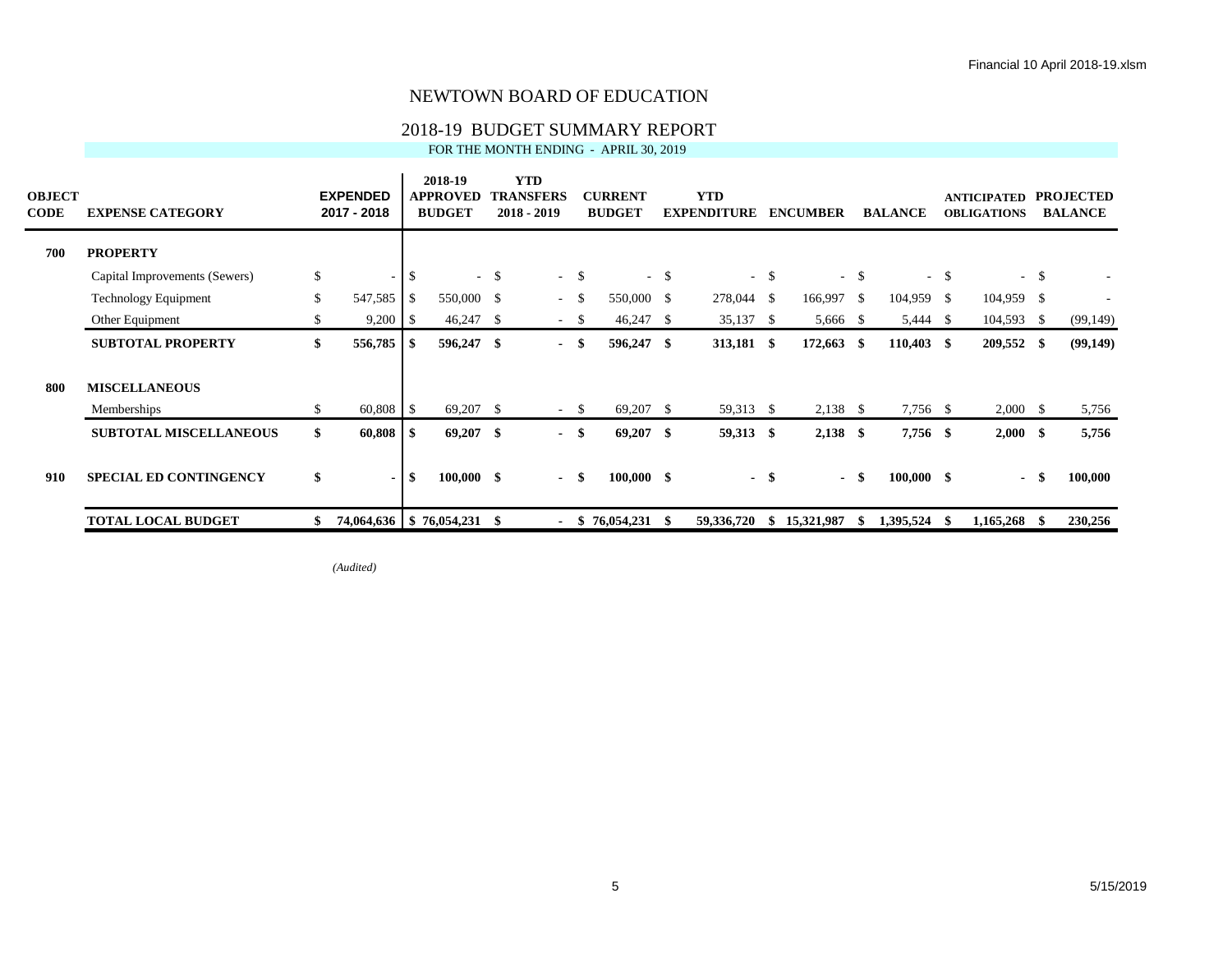#### 2018-19 BUDGET SUMMARY REPORT

FOR THE MONTH ENDING - APRIL 30, 2019

|               |                         |                               | 2018-19       | <b>YTD</b>    |                |                    |          |         |                       |                |
|---------------|-------------------------|-------------------------------|---------------|---------------|----------------|--------------------|----------|---------|-----------------------|----------------|
| <b>OBJECT</b> |                         | EXPENDED   APPROVED TRANSFERS |               |               | <b>CURRENT</b> | <b>YTD</b>         |          |         | ANTICIPATED PROJECTED |                |
| <b>CODE</b>   | <b>EXPENSE CATEGORY</b> | 2017 - 2018                   | <b>BUDGET</b> | $2018 - 2019$ | <b>BUDGET</b>  | <b>EXPENDITURE</b> | ENCUMBER | BALANCE | <b>OBLIGATIONS</b>    | <b>BALANCE</b> |

┯

| <b>BOARD OF EDUCATION FEES &amp; CHARGES - SERVICES</b> | 2018-19<br><b>APPROVED</b><br><b>BUDGET</b> | <b>RECEIVED</b> | <b>BALANCE</b> | $\frac{0}{0}$<br><b>RECEIVED</b> |
|---------------------------------------------------------|---------------------------------------------|-----------------|----------------|----------------------------------|
| <b>LOCAL TUITION</b>                                    | \$31,675                                    | \$36,206        | $(\$4,531)$    | 114.30%                          |
| HIGH SCHOOL FEES FOR PARKING PERMITS                    | \$20,000                                    | \$20,000        | \$0            | 100.00%                          |
| <b>MISCELLANEOUS FEES</b>                               | \$5,000                                     | \$5,710         | ( \$710)       | 114.19%                          |
| TOTAL SCHOOL GENERATED FEES                             | \$56,675                                    | \$61.915        | $(\$5,240)$    | 109.25%                          |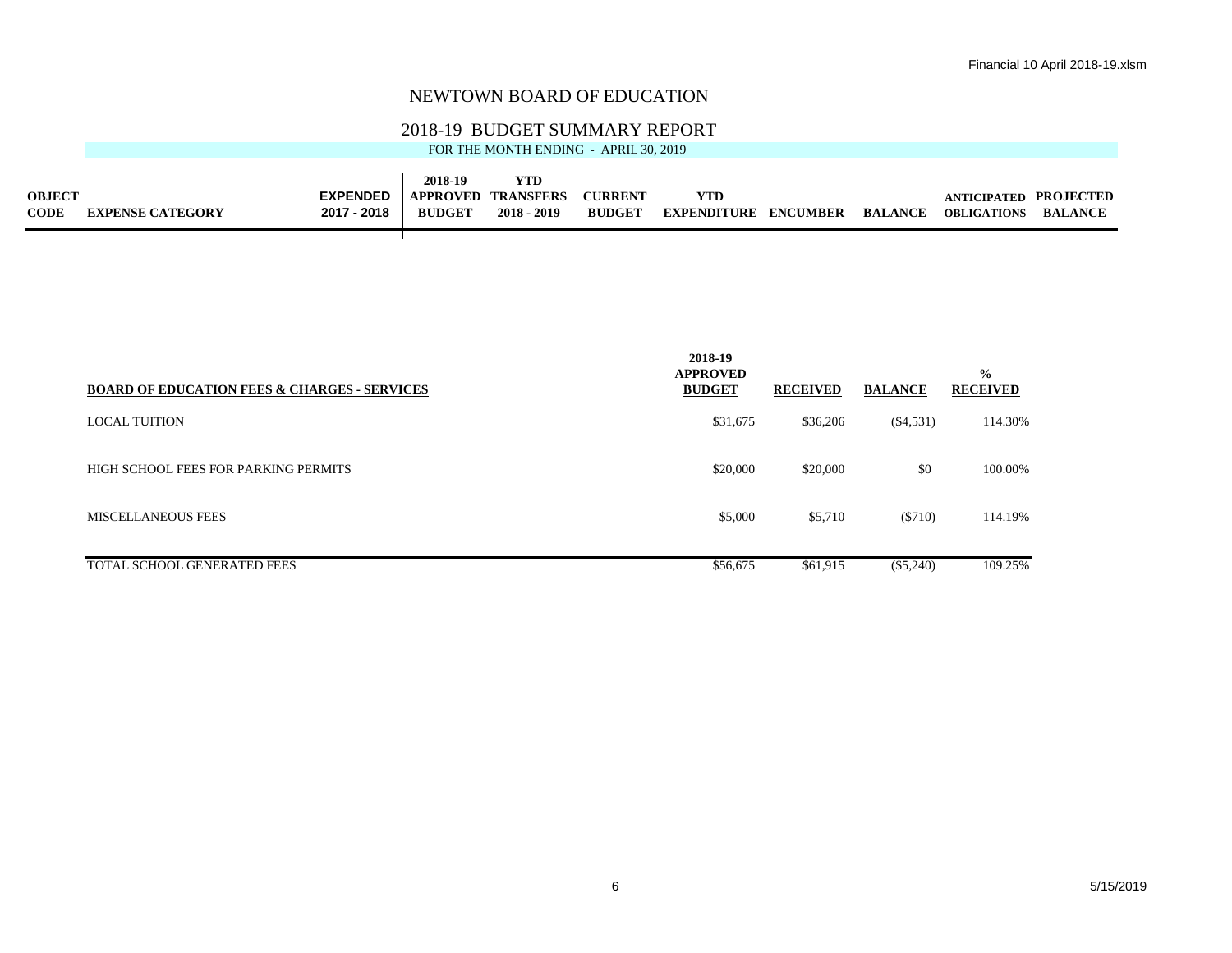### BUDGET SUMMARY REPORT

#### "FOR THE MONTH ENDING - April 30, 2019"

#### **OFFSETTING REVENUE INCLUDED IN ANTICIPATED OBLIGATIONS**

|            | <b>OBJECT EXPENSE CATEGORY</b>                          | <b>BUDGETED</b>          | <b>REVISION</b>            |                         | <b>REVISED BUDGET</b>    |                    | <b>1st ESTIMATE</b> |                                     | <b>STATE ESTIMATE - 15-Apr</b> | <b>Feb RECEIVED</b>                    |               | <b>May ESTIMATED</b> |
|------------|---------------------------------------------------------|--------------------------|----------------------------|-------------------------|--------------------------|--------------------|---------------------|-------------------------------------|--------------------------------|----------------------------------------|---------------|----------------------|
| 100        | <b>SALARIES</b>                                         | $(49,618)$ \$<br>\$      |                            | $\sqrt[6]{\frac{1}{2}}$ | $(49,618)$ \$            |                    | (65, 366)           | -\$                                 | (62, 484)                      | \$<br>$(46,857)$ \$                    |               | (15,627)             |
| 200        | <b>EMPLOYEE BENEFITS</b>                                | \$                       | -\$<br>$\mathcal{L}^{\pm}$ | $\mathcal{S}$           | $-$ \$                   |                    |                     | -\$                                 |                                | $-$ \$<br>\$                           |               |                      |
| 300        | PROFESSIONAL SERVICES                                   | $(56,105)$ \$            |                            | $\mathcal{S}$           | $(56, 105)$ \$           |                    | $(13, 141)$ \$      |                                     | (7,590)                        | \$<br>$(5,692)$ \$                     |               | (1,898)              |
| 400        | PURCHASED PROPERTY SERV.                                | \$                       | -\$<br>$\sim$              | $\mathbf{\hat{s}}$      | $\overline{\phantom{a}}$ | \$                 |                     | $\mathcal{S}$                       |                                | $\mathbf{\hat{S}}$<br>- \$             |               |                      |
| 500        | <b>OTHER PURCHASED SERVICES</b>                         | $(1,407,585)$ \$<br>\$   |                            | $\mathbf{\hat{S}}$      | $(1,407,585)$ \$         |                    | (1,399,682)         | $\mathcal{S}$                       | (1, 564, 730)                  | $\mathbf{\hat{S}}$<br>$(1,173,361)$ \$ |               | (391, 369)           |
| 600        | <b>SUPPLIES</b>                                         | \$                       | $\mathbf{\hat{S}}$         | $\mathbf{\hat{S}}$      |                          | \$                 |                     | <sup>\$</sup>                       |                                | $\mathcal{S}$                          | -\$           |                      |
| 700        | <b>PROPERTY</b>                                         |                          | \$                         | \$                      |                          | $\mathcal{S}$      |                     | <sup>\$</sup>                       |                                | <sup>\$</sup>                          | $\mathcal{S}$ |                      |
| 800        | <b>MISCELLANEOUS</b>                                    |                          | ÷.                         | $\hat{\mathbf{S}}$      | $\sim$                   | $\mathbf{\hat{S}}$ |                     | $\mathcal{S}$                       |                                | $\mathcal{S}$<br>$\sim$                | -\$           |                      |
|            |                                                         |                          |                            |                         |                          |                    |                     |                                     |                                |                                        |               |                      |
|            | TOTAL GENERAL FUND BUDGET                               | $$(1,513,308)$ \\$       |                            | $\mathcal{S}$           | $(1,513,308)$ \$         |                    | $(1,478,189)$ \$    |                                     | (1,634,804)                    | \$<br>$(1,225,910)$ \$                 |               | (408, 894)           |
|            |                                                         |                          |                            |                         |                          |                    |                     |                                     |                                |                                        |               |                      |
| <b>100</b> | <b>SALARIES</b>                                         |                          |                            |                         |                          |                    |                     |                                     |                                |                                        |               |                      |
|            | <b>Administrative Salaries</b>                          | \$                       |                            | \$                      |                          |                    |                     | \$                                  |                                |                                        |               |                      |
|            | Teachers & Specialists Salaries                         |                          |                            | $\mathbf{\hat{S}}$      |                          |                    |                     | \$                                  |                                |                                        |               |                      |
|            | Early Retirement                                        |                          |                            |                         |                          |                    |                     | $\boldsymbol{\mathsf{S}}$           |                                |                                        |               |                      |
|            | Continuing Ed./Summer School                            |                          |                            |                         |                          |                    |                     | \$                                  |                                |                                        |               |                      |
|            | Homebound & Tutors Salaries                             |                          |                            |                         |                          |                    |                     | \$                                  |                                |                                        |               |                      |
|            | <b>Certified Substitutes</b>                            |                          |                            |                         |                          |                    |                     | \$                                  |                                |                                        |               |                      |
|            | Coaching/Activities                                     |                          |                            | $\mathcal{S}$           |                          |                    |                     | $\mathcal{S}$                       |                                |                                        |               |                      |
|            | Staff & Program Development                             | \$                       |                            | \$                      |                          |                    |                     | \$                                  |                                |                                        |               |                      |
|            | <b>CERTIFIED SALARIES</b>                               | \$                       | $\mathcal{S}$              | \$                      | $\overline{\phantom{0}}$ | \$                 |                     | $\overline{\mathcal{S}}$            |                                | \$<br>- \$                             |               |                      |
|            | Supervisors/Technology Salaries                         | $\overline{\mathcal{S}}$ |                            | \$                      |                          |                    |                     | \$                                  |                                |                                        |               |                      |
|            | Clerical & Secretarial salaries                         | \$                       |                            | $\mathcal{S}$           |                          |                    |                     | \$                                  |                                |                                        |               |                      |
|            | <b>Educational Assistants</b>                           | (5,326)                  |                            | $\mathcal{S}$           | $(5,326)$ \$             |                    | (8, 814)            | $\mathcal{S}$                       | (9,381)                        | \$<br>$(7,035)$ \$                     |               | (2,346)              |
|            | Nurses & Medical advisors                               |                          |                            |                         |                          |                    |                     | $\mathcal{S}$                       |                                |                                        |               |                      |
|            | Custodial & Maint Salaries                              |                          |                            |                         |                          |                    |                     | \$                                  |                                |                                        |               |                      |
|            | Non Certified Salary Adjustment                         |                          |                            |                         |                          |                    |                     | <sup>\$</sup>                       |                                |                                        |               |                      |
|            | Career/Job salaries                                     |                          |                            |                         |                          |                    |                     | $\mathcal{S}$                       |                                |                                        |               |                      |
|            | Special Education Svcs Salaries                         | (44, 292)                |                            | $\mathcal{S}$           | $(44,292)$ \$            |                    | (56, 552)           | \$                                  | (53, 103)                      | \$<br>$(39,822)$ \$                    |               | (13,281)             |
|            | Attendance & Security Salaries<br>Extra Work - Non-Cert |                          |                            | $\mathcal{S}$           |                          |                    |                     | $\mathbf{\hat{S}}$<br>$\mathcal{S}$ |                                |                                        |               |                      |
|            | Custodial & Maint. Overtime                             |                          |                            | $\mathcal{S}$           |                          |                    |                     | $\mathcal{S}$                       |                                |                                        |               |                      |
|            | Civic activities/Park & Rec                             | \$.                      |                            | \$                      |                          |                    |                     | \$                                  |                                |                                        |               |                      |
|            |                                                         |                          |                            |                         |                          |                    |                     |                                     |                                |                                        |               |                      |
|            | NON-CERTIFIED SALARIES                                  | $(49,618)$ \$<br>\$      |                            | $\mathcal{S}$           | $(49,618)$ \$            |                    | $(65,366)$ \$       |                                     | (62, 484)                      | $(46,857)$ \$<br>\$                    |               | (15, 627)            |
|            | <b>SUBTOTAL SALARIES</b>                                | $(49,618)$ \$<br>\$      |                            | $\mathbf{s}$            | $(49,618)$ \$            |                    | $(65,366)$ \$       |                                     | (62, 484)                      | \$<br>$(46,857)$ \$                    |               | (15, 627)            |
|            |                                                         |                          |                            |                         |                          |                    |                     |                                     |                                |                                        |               |                      |
| <b>200</b> | <b>EMPLOYEE BENEFITS</b>                                |                          |                            |                         |                          |                    |                     |                                     |                                |                                        |               |                      |
|            | <b>SUBTOTAL EMPLOYEE BENEFITS \$</b>                    |                          | $-$ \$                     | - \$                    | $-$ \$                   |                    |                     | $-$ \$                              | $\blacksquare$                 | $-$ \$<br>\$                           |               |                      |